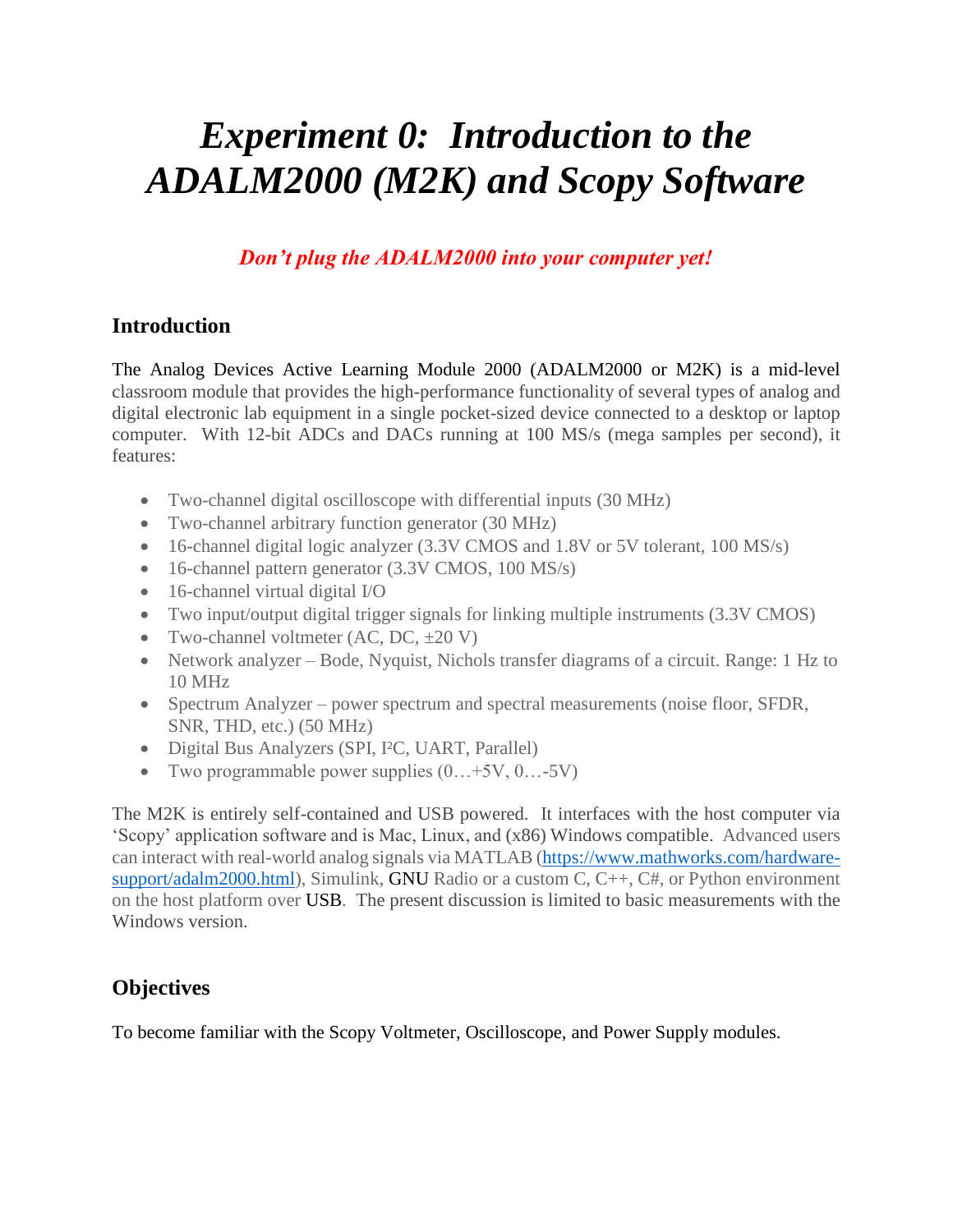#### **Equipment You'll Need for this Experiment**

- 1. ADALM2000 with Analog Probe Set and USB Cable
- 2. Computer with USB port, M2K driver and Scopy software
- 3. Breadboard
- 4. Wires
- 5. Two 6-pin headers
- 6. 9 V battery
- 7. 9 V Battery Clip
- 8. 100 Ω Resistor
- 9. 1 kΩ Resistor

#### **Preliminary Theoretical Analysis**

For the voltage divider circuit shown, determine the relationship between **V<sup>1</sup>** and **V<sup>S</sup>** and the relationship between **V<sup>2</sup>** and **VS**.



*Figure 0: Schematic Diagram of the Voltage Divider.*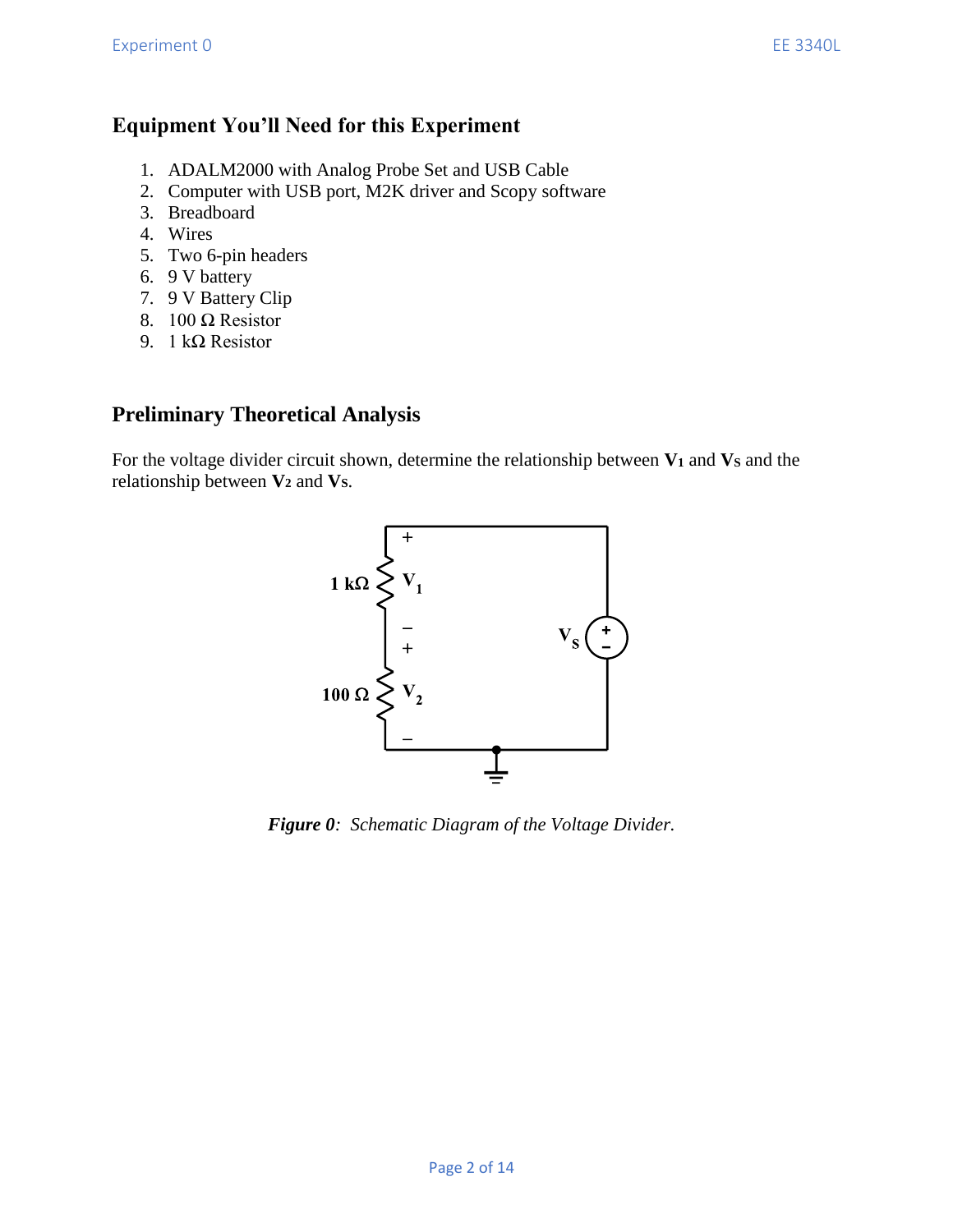#### **Initial Setup and Software Installation**

There are two sets of probes provided for connecting the M2K to your experimental circuit. One has 10 wires that are used for analog applications and measurements; the other has 20 wires that are used for digital projects. Note that their plugs are keyed so that one cannot accidentally insert them into the wrong place or upside down. The analog group plugs into the left-hand side of the connector in the bottom edge of the M2K, and the digital group plugs into the right side. We will need only the analog group for this experiment, so it is not necessary to connect the digital group. Full insertion of the plug into the socket requires a strong push; it's a tight fit (unlikely to accidentally fall out in the middle of a project). Install that set of probes now.



*Figure 1: Installing the measurement probes.*

Use of the M2K requires driver software to make Windows recognize it properly and additional application software to provide the various instrumentation functions. To install the USB driver software, go to [https://github.com/analogdevicesinc/plutosdr-m2k-drivers-win/releases/tag/v0.7,](https://github.com/analogdevicesinc/plutosdr-m2k-drivers-win/releases/tag/v0.7) download the file [PlutoSDR-M2k-USB-Drivers.exe,](https://github.com/analogdevicesinc/plutosdr-m2k-drivers-win/releases/download/v0.7/PlutoSDR-M2k-USB-Drivers.exe) and run it. Accept the license agreement and use the defaults for all other installation options.

Your computer is now ready for you to connect the ADALM2000 to a USB port. To do so, plug the small end of the USB cable (micro USB) into the matching port on the ADALM2000. (The port is in the middle of the top edge of the module. DO NOT plug the cable into the power port which is on the same end, and looks similar.)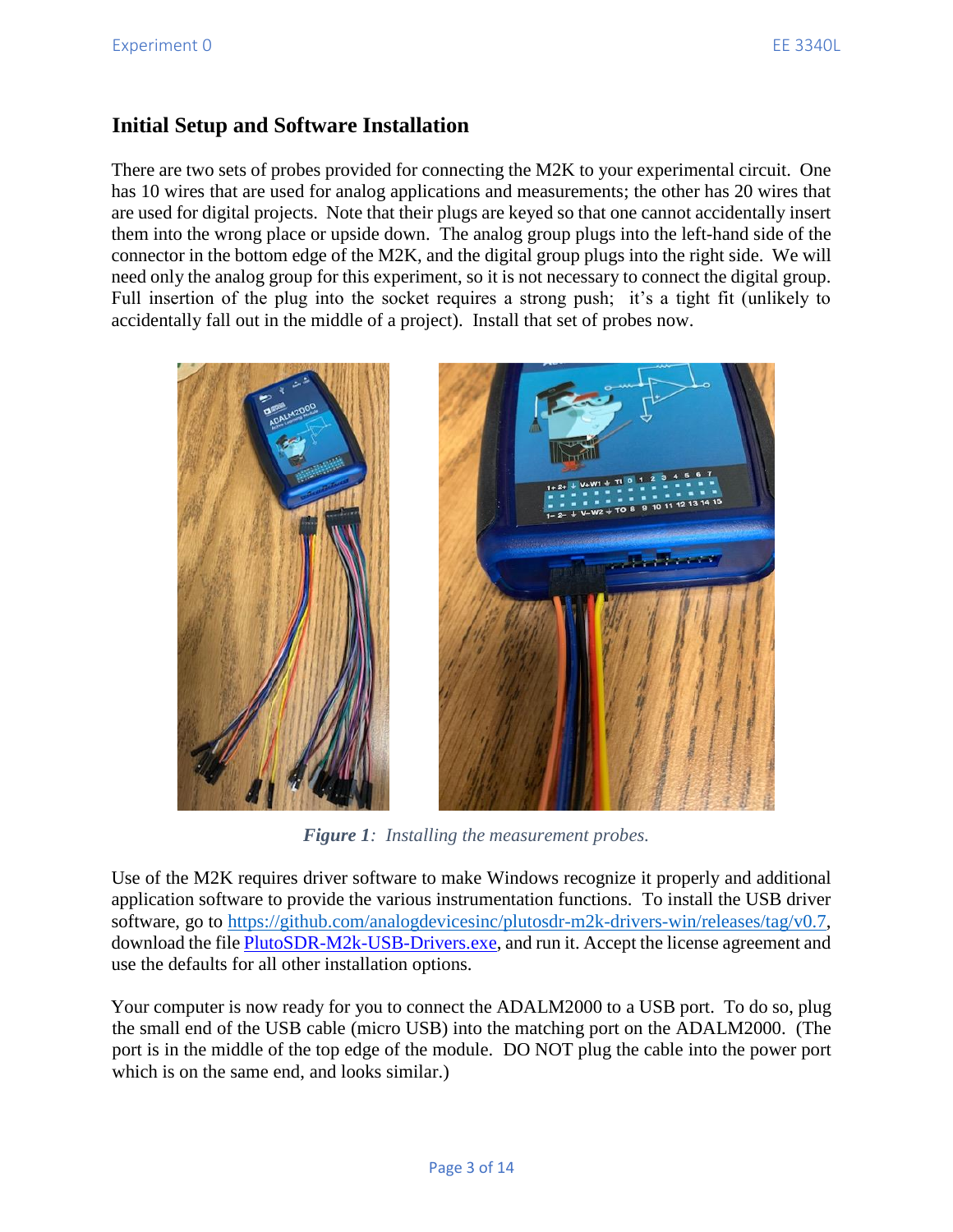

*Figure 2: Connecting the USB cable to the M2K.*

Next, plug the large end of the USB cable into a USB 2.0 port on your computer. (The port ol J is often labeled with the symbol shown at right.) Your computer should recognize the device and play a short "jingle" when it has done so. The blue "Ready" light should now be constantly on, and "LED1" should be flashing.

Now go to [https://github.com/analogdevicesinc/scopy/releases/tag/v1.2.0,](https://github.com/analogdevicesinc/scopy/releases/tag/v1.2.0) download the file [scopy-v1.2.0-Windows-setup.exe,](https://github.com/analogdevicesinc/scopy/releases/download/v1.2.0/scopy-v1.2.0-Windows-setup.exe) and run it to install the Scopy software. Accept the license agreement and use the defaults for all other installation options. You will be asked to restart your computer when installation is complete. When the computer boots back up, a new "Scopy" icon should be on your desktop. (See the image at right.).



#### *Now you're ready to go!*



*If you ever need to disconnect the ADALM2000, be sure to "Eject" it. DO NOT just unplug it; irreparable damage can be caused by such careless handling.*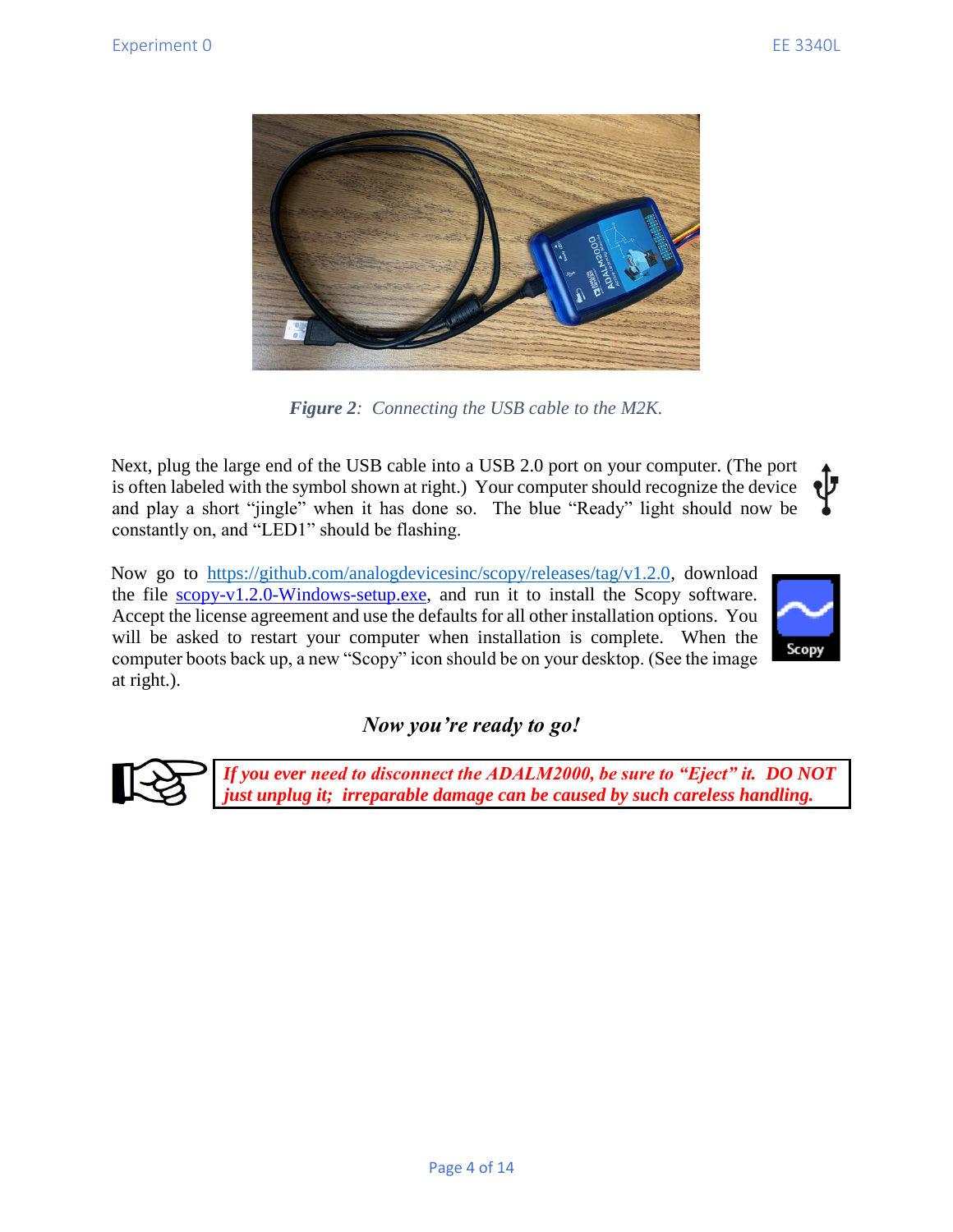#### **Startup**

Double-click on the Scopy icon and you'll see the startup screen shown below:



*Figure 3: Scopy Startup Screen.*

Left-click on the M2K icon, and the screen changes to:

| Scopy - v1.2.0 - v1.2.0                                    |                                                                                                                                            |                                  |                             |           |  | $\sim$ | $\Box$<br>$\times$ |
|------------------------------------------------------------|--------------------------------------------------------------------------------------------------------------------------------------------|----------------------------------|-----------------------------|-----------|--|--------|--------------------|
| $\equiv$ SCOPY                                             | <b>DEVICES</b>                                                                                                                             |                                  |                             |           |  |        |                    |
| $\triangle$ Home                                           |                                                                                                                                            |                                  |                             |           |  |        |                    |
| <b>J</b> ©scilloscope                                      | M2K<br>$\bullet$<br>口能增                                                                                                                    |                                  |                             |           |  |        |                    |
| all Spectrum Analyzer                                      | ADALM2000                                                                                                                                  |                                  |                             |           |  |        |                    |
| Network Analyzer                                           | $+$<br><b>COLORED BY</b><br>usb:1.5.5                                                                                                      |                                  |                             |           |  |        |                    |
| 1/ Signal Generator                                        |                                                                                                                                            |                                  |                             |           |  |        |                    |
| C Logic Analyzer                                           | Connect                                                                                                                                    | Identify                         | Forget device               | Calibrate |  |        |                    |
| □ Pattern Generator                                        | Always disconnect analog inputs/outputs before calibration<br>Not connected                                                                |                                  |                             |           |  |        |                    |
| O Digital IO                                               | Firmware version<br>IIO version                                                                                                            | v0.25<br>0.18                    |                             |           |  |        |                    |
| <b>S</b> Voltmeter                                         | Linux (none) 4.14.0-gbfb0c427ad77 #1 SMP PREEMPT Mon Nov 11 20:15:47 CET 2019 armv7l<br>Linux<br>Analog Devices M2k Rev.D (Z7010)<br>Model |                                  |                             |           |  |        |                    |
| <b>D</b> Power Supply                                      | Product name<br>M2k (ADALM-2000)<br>Serial<br>1044739659930001110022008b3e299b52                                                           |                                  |                             |           |  |        |                    |
|                                                            | Vendor<br>uri                                                                                                                              | Analog Devices Inc.<br>usb:1.5.5 |                             |           |  |        |                    |
|                                                            | usb.libusb                                                                                                                                 | 1.0.21.11156                     |                             |           |  |        |                    |
|                                                            |                                                                                                                                            |                                  |                             |           |  |        |                    |
| Load 也<br><b>பீ</b> Save<br>Preferences<br>VALOG<br>EVICES |                                                                                                                                            | 1100                             | of the land line<br>$A_{D}$ |           |  |        |                    |

*Figure 4: Ready to make the connection to the computer.*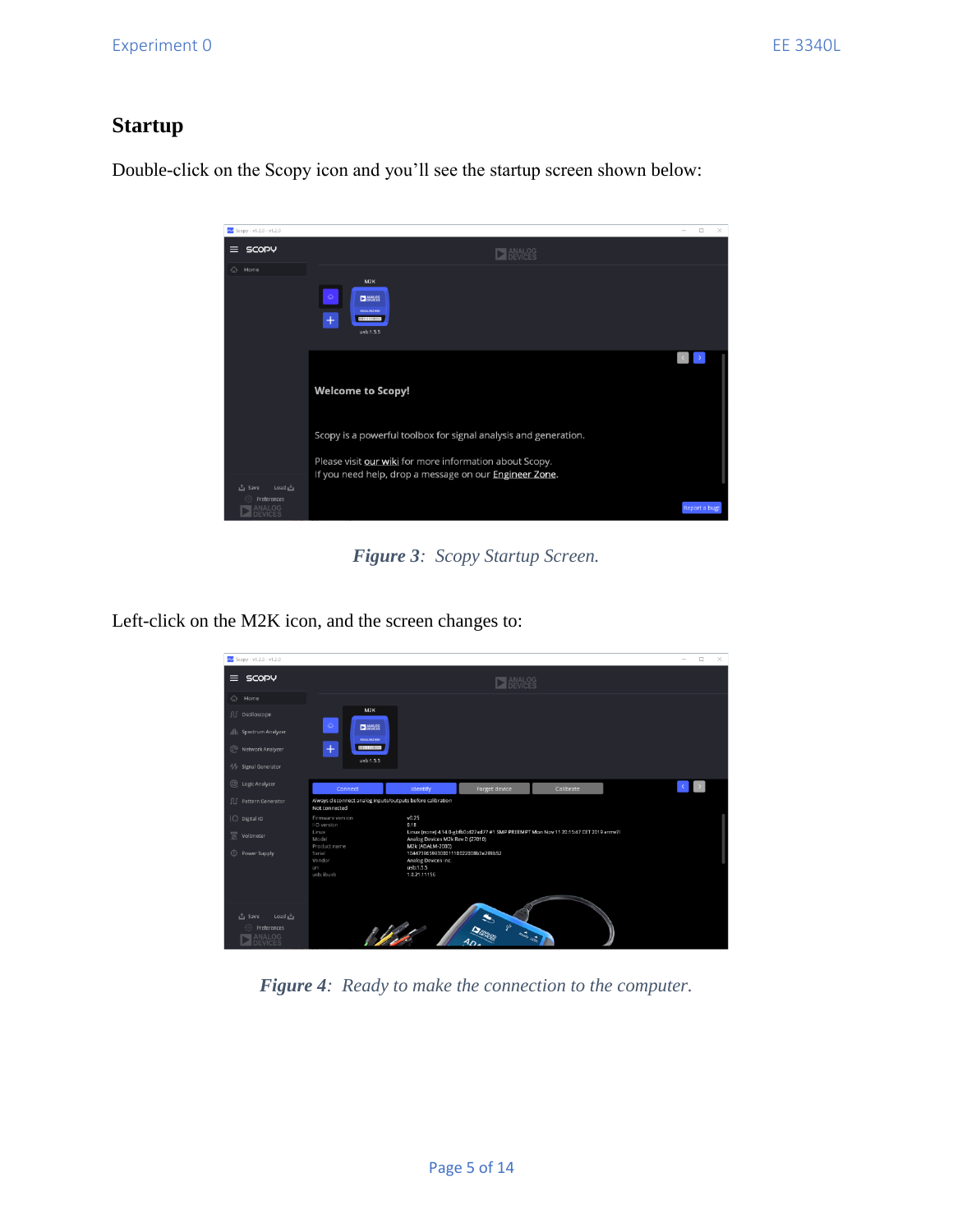Now click on the Connect button to make the software recognize the M2K. The words "Connecting…" and "Calibrating…" will be displayed on that button while recognition is taking place. When done, the display changes to the following:



*Figure 5: All set up and ready to go.*

Now you're ready to begin using the instruments. Note the menu list on the left-hand side of the window – nine different lab instruments are listed there.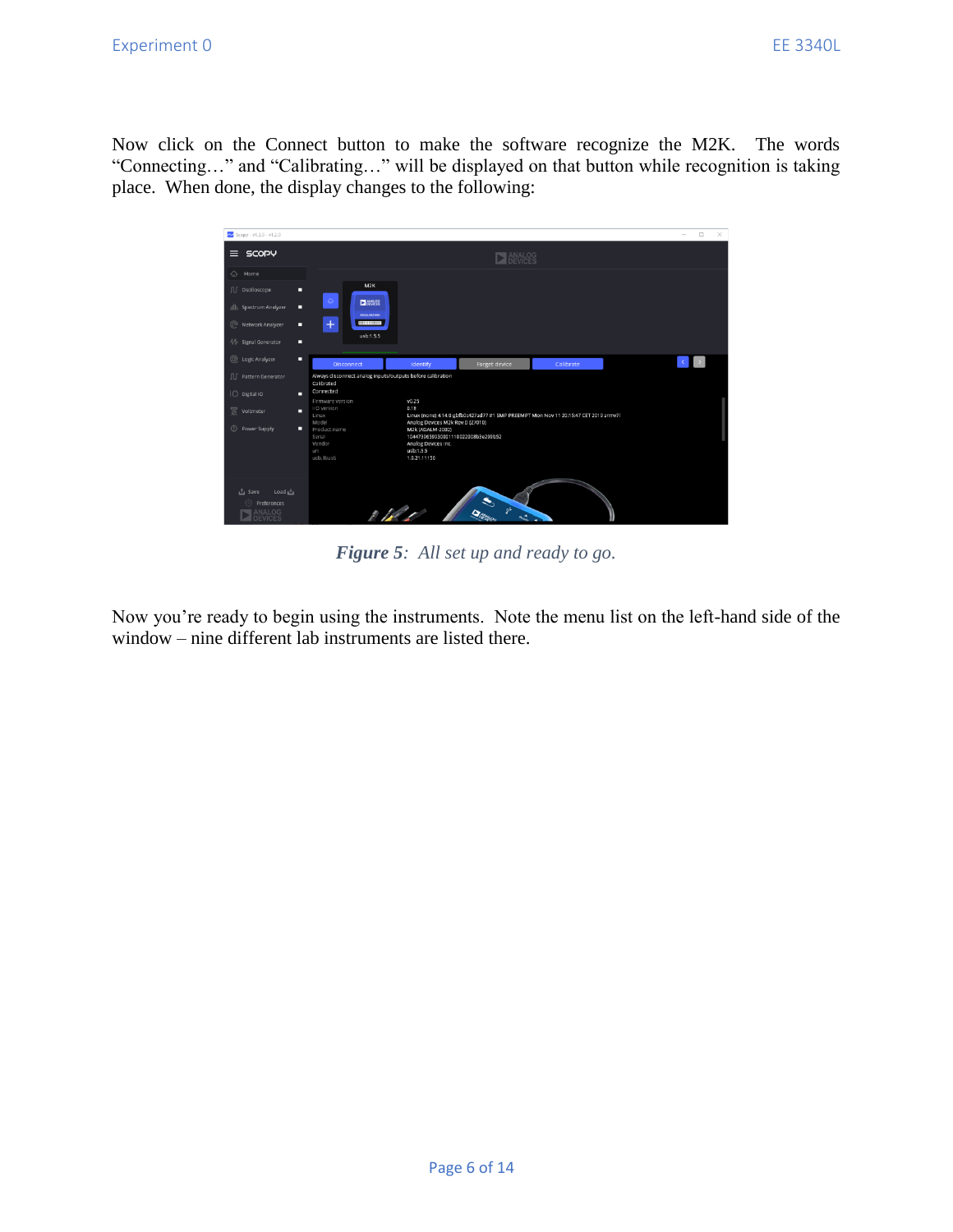## **The Scopy Voltmeter**

Left-click on the Voltmeter button in the instrument menu to display the voltmeter panel on the screen.



*Figure 6: The Scopy Voltmeter.*

The Scopy voltmeter has two sets of probes, one pair labeled **1+** and **1–** , and the other labeled **2+** and **2–**, that can be used to measure voltages within a circuit. A brief introduction can be found at [https://wiki.analog.com/university/tools/m2k/scopy/voltmeter.](https://wiki.analog.com/university/tools/m2k/scopy/voltmeter)

Let's begin by building a simple voltage divider and taking some voltage measurements to confirm its operation. First, connect the **1–** probe to the negative power rail of your breadboard and the **1+** probe to the positive rail. To do this, insert a six-pin header into the breadboard as shown in Figure 8. Make sure it is seated firmly into the breadboard. In this example, the header is inserted into breadboard hole locations E1 through E6.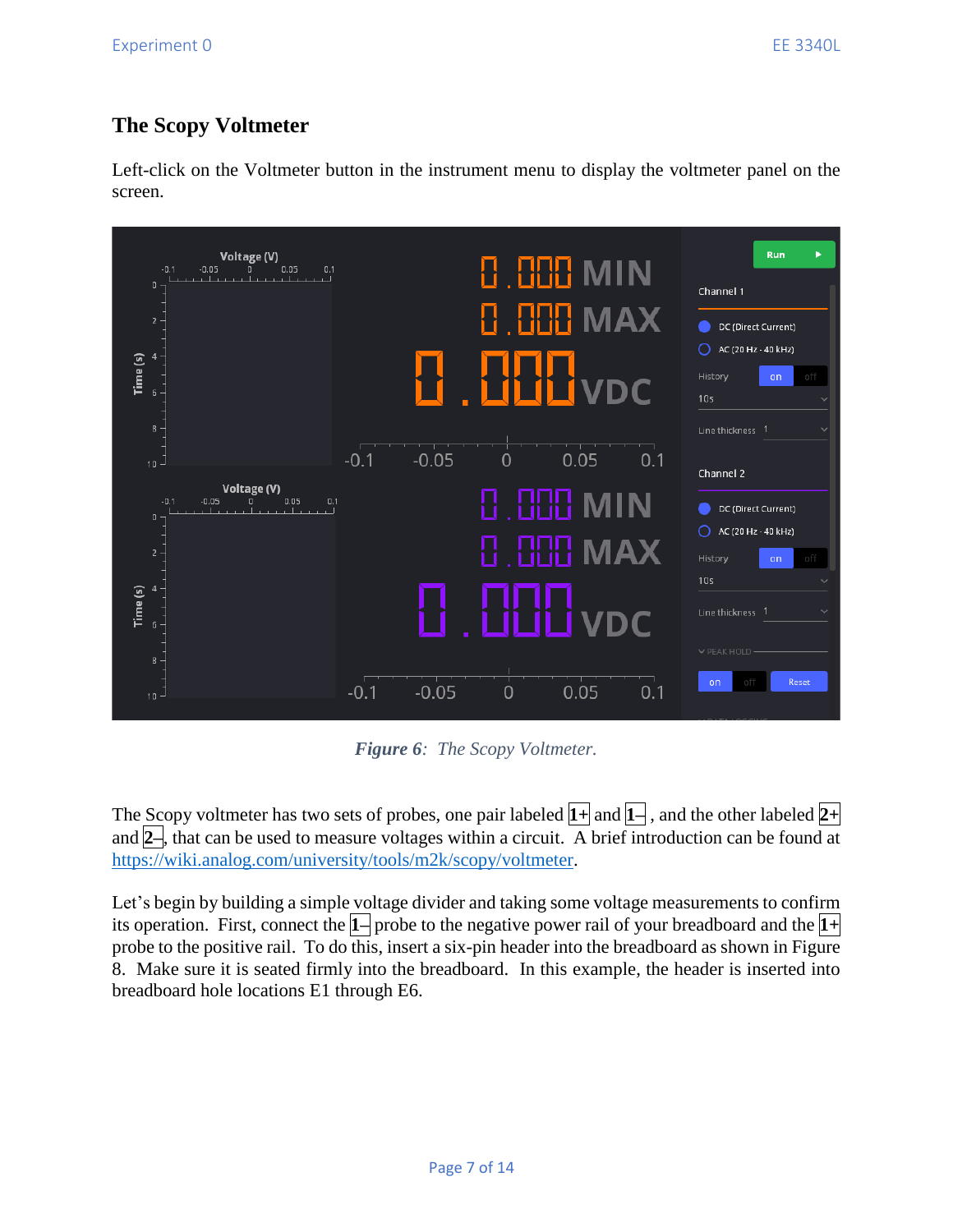

*Figure 7: Six-Pin Header.*

Connect the orange **1+** wire to E1 and the orange/white **1–** wire to E2. Use a short red wire from your parts kit to jump from D1 to the red power rail and a black wire to jump from D2 to the black power rail. *Do not attach your battery to the power rails yet.*



*Figure 8: Using header pins to connect Channel 1 to the battery.*

In Scopy, choose the voltmeter function on the left-side toolbar. Select  $\left[\begin{array}{ccc} \text{run} & \bullet & \bullet \\ \text{fun} & \bullet & \bullet \end{array}\right]$  to enable the voltmeter. Carefully check your connections and then attach the battery to the power rail. If the voltmeter does not immediately report a value in the range from 8-10 volts, you should disconnect power and search for an error in your construction.

**Troubleshooting**: A voltage less than 1 volt is likely a short circuit - a direct connection between the two terminals of your battery - and will drain your battery rather quickly. A voltage between 7 and 8.5 volts is likely an indication that your battery has already expended much of its energy, likely due to being left plugged in for a long period of time or having been shorted during previous experiments. Other values may require more investigation. Detect any problems and correct them.

**Question 1**: Record your voltage reading.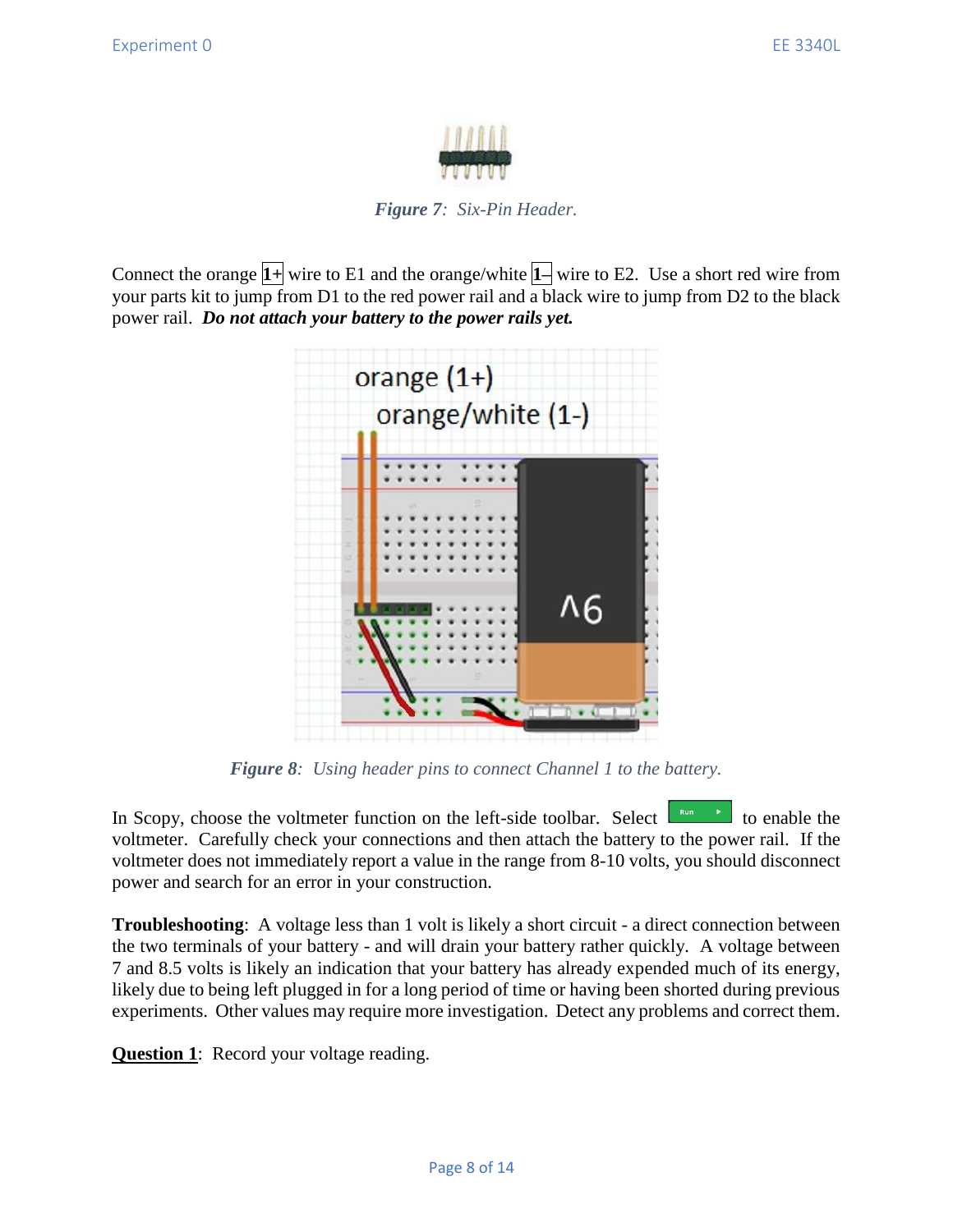#### **The Scopy Oscilloscope**

You may have noticed that the Scopy voltmeter not only displayed the voltage of your device, but also presented a brief time history of those voltage values. This is not typical of a low-cost handheld multimeter, but comes about here as a convenience of having a more-sophisticated device (a computer) involved. However, plotting time-vs-voltage is typically the task performed by an oscilloscope. Scopy has an oscilloscope tool that we'll investigate next.

With your battery still connected, click on the  $\mathbb{R}^{\mathbb{C}^{\text{Cstilloscope}}}$  button and then press the button.



*Figure 9: The Scopy Oscilloscope.*

The voltmeter will cease to operate as you have moved control of voltage measurements over to the oscilloscope. Channel 1 of the oscilloscope will be displaying the voltage of your battery vs. time. To see this better, you can disconnect the positive side of your battery from the power rail and then reconnect it while watching the display. You should see the voltage fall to zero and then return.

Read the General section of [https://wiki.analog.com/university/tools/m2k/scopy/oscilloscope,](https://wiki.analog.com/university/tools/m2k/scopy/oscilloscope) but stop there (unless you want a challenge). We will cover much of the latter material later.

Change the Time Base (Figure 10) by pressing the "+" button until it reads 200 ms per time division. Now, press the  $\frac{1}{\text{single}}$  is option (single sweep) and you will have  $(200 \text{ ms/time division}) \times (16 \text{ time divisions total screen width}) = (3.2 \text{ s total screen width})$  of data displayed on the screen at a time. Each time your scope has collected 3.2 seconds of data, it will display (or plot) that data on the oscilloscope screen. Rapidly disconnect and re-connect the red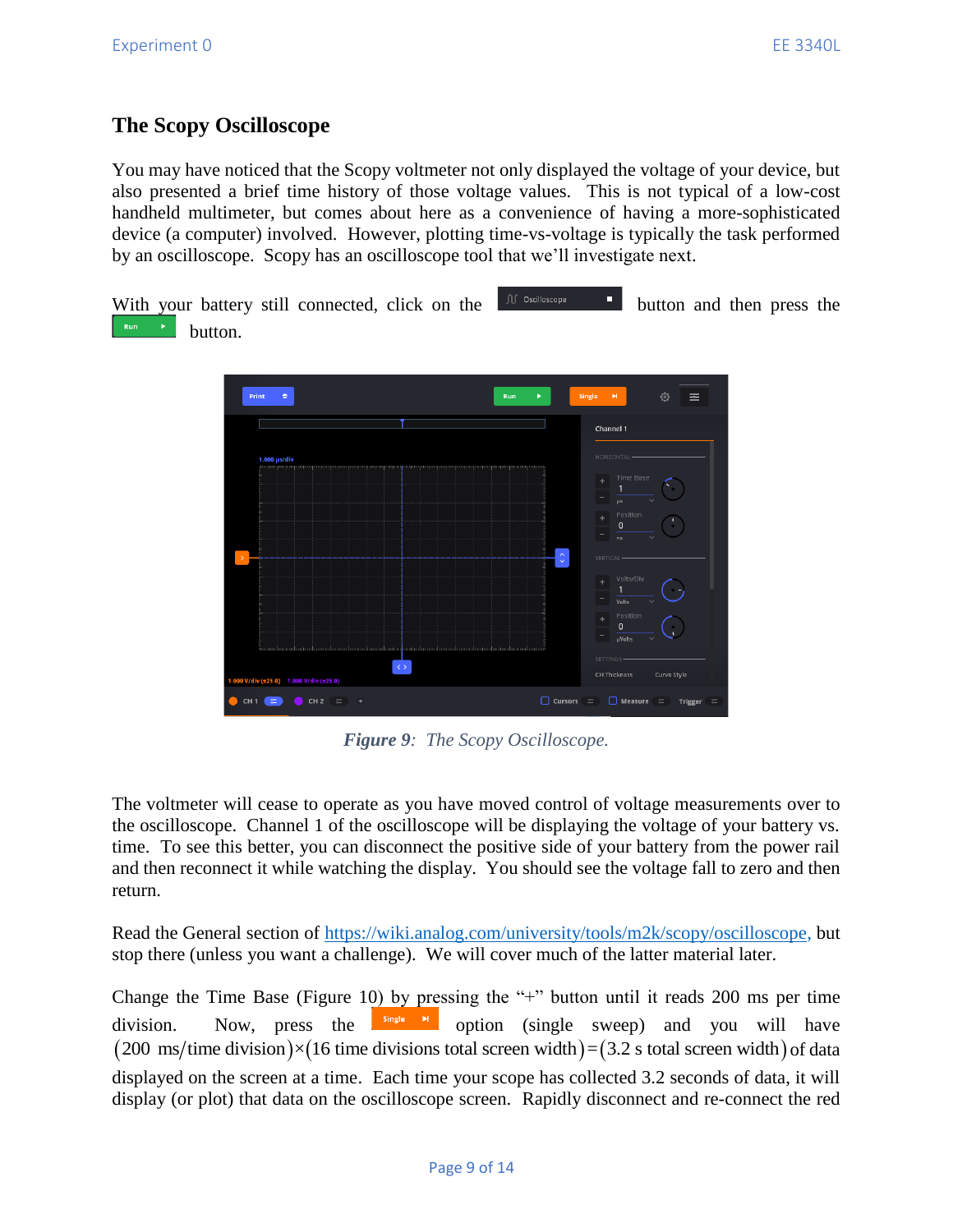wire several times as the oscilloscope sweeps through that 3.2 s interval. Can you see the recorded voltage change between 9 V and 0 V as you connect and disconnect it? If not, try again.

| Channel 1        |
|------------------|
| HORIZONTAL-      |
| Time Base<br>200 |
| ms               |

*Figure 10: Changing the Time Base.*

Now, let's use the oscilloscope's mean (average) function to again record the battery's voltage. With the time base still set to 200 ms/div (acquiring 3200 Samples at 1000 Samples/second), press  $\begin{bmatrix} \frac{R_{\text{turn}}}{\sqrt{2}} \\ \frac{1}{\sqrt{2}} \end{bmatrix}$  and, in Question 2, record ten consecutive values of the mean voltage. The value is determined every 3.2 seconds and you will know when a new result has been displayed because the scope will change from "Waiting" to "Triggered" at each interval.

| 200.000 ms/div 3200 Samples at 1 kHz/1 ms |                                           |              |                                 |  |  |  |  |
|-------------------------------------------|-------------------------------------------|--------------|---------------------------------|--|--|--|--|
|                                           |                                           |              | Mean: 8.703 V Mean: - 39.631 mV |  |  |  |  |
|                                           | Peak-peak: 59.884 mV Peak-peak: 39.768 mV |              |                                 |  |  |  |  |
| Frequency: -                              |                                           | Frequency: - |                                 |  |  |  |  |
| Period: -                                 |                                           | Period: -    |                                 |  |  |  |  |

*Figure 11: Reading the Mean Value.*

**Question 2**: Record 10 consecutive values of your oscilloscope's mean measurement.

**Question 3**: What single value should be reported utilizing your 10 values? Be careful with the number of significant digits.

**Question 4**: Repeat with the time base set to 50 ms/div (8000 Samples at 10,000 Samples/second). Record 10 consecutive mean values.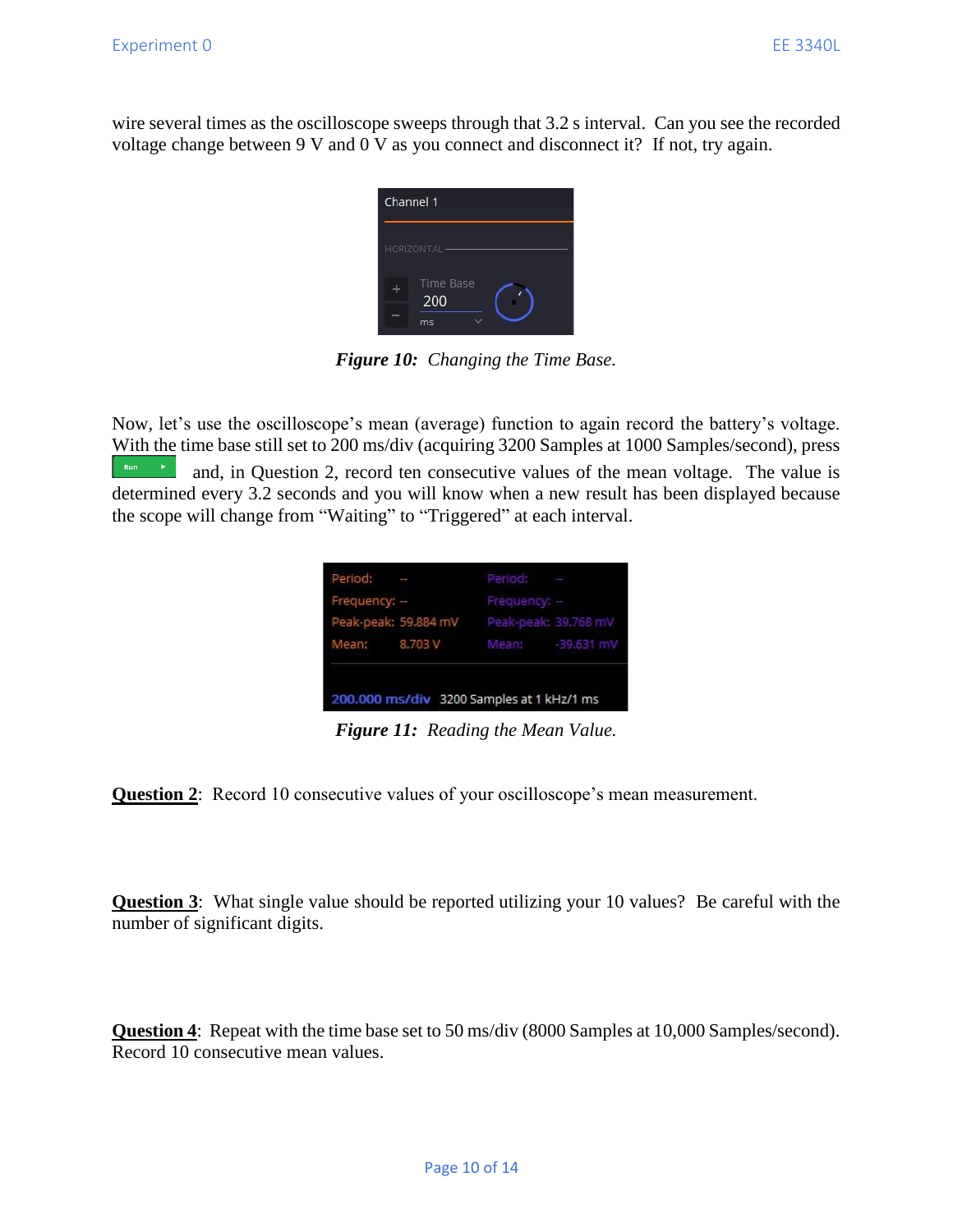**Question 5**: From your 10 values, again report a single "best" value. Be careful with the number of significant digits.

Think about it… Why might this value be different than before? Remember that the amount of time the signal was observed as well as the number of samples observed in that time range was different for the two measurements.

There is much more to learn about the oscilloscope, but we will save that for another day!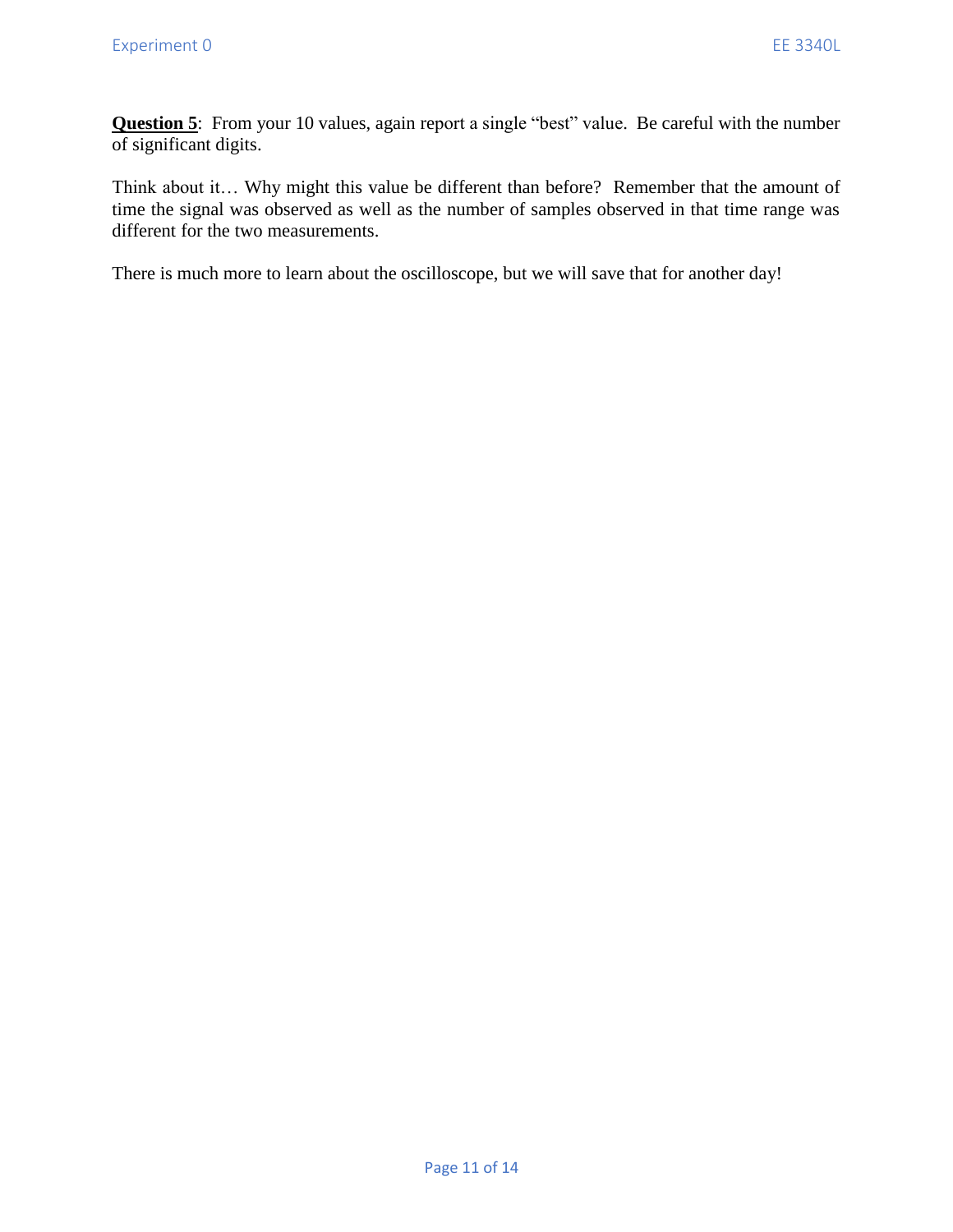### **The Scopy Power Supply**

Remove the battery and all the wires of the M2k from your breadboard, but leave the header pins in E1 through E6. Place another set in D1 through D6 (Figure 12). Connect the red  $V+$  wire to E1 and either one of the black ground wires  $\frac{1}{\epsilon}$  to E6. Attach a 1 kΩ resistor (brown, black, red, gold) between A1 and A4. Attach a 100  $\Omega$  resistor (brown, black, brown, gold) between B4 and B6. You have now created a "voltage divider" across the power supply of your M2K using these two resistors (See Figure 13). Monitor the voltage across the 1 kΩ resistor by placing the orange  $|1+|$  probe at D1 and the orange/white  $|1-|$  probe at D4. Monitor the voltage across the 100  $\Omega$ resistor by placing the blue  $|2+|$  probe at E4 and the blue/white  $|2-|$  probe at D6.



*Figure 12: Taking two channels of voltage measurements.*



*Figure 13: Schematic Diagram of the Voltage Divider.*

In the voltmeter, press  $\begin{bmatrix} \mathbb{R}^{n} \\ \mathbb{R}^{n} \end{bmatrix}$  and turn on both channels. Now, click on the button to display the Power Supply panel on the screen.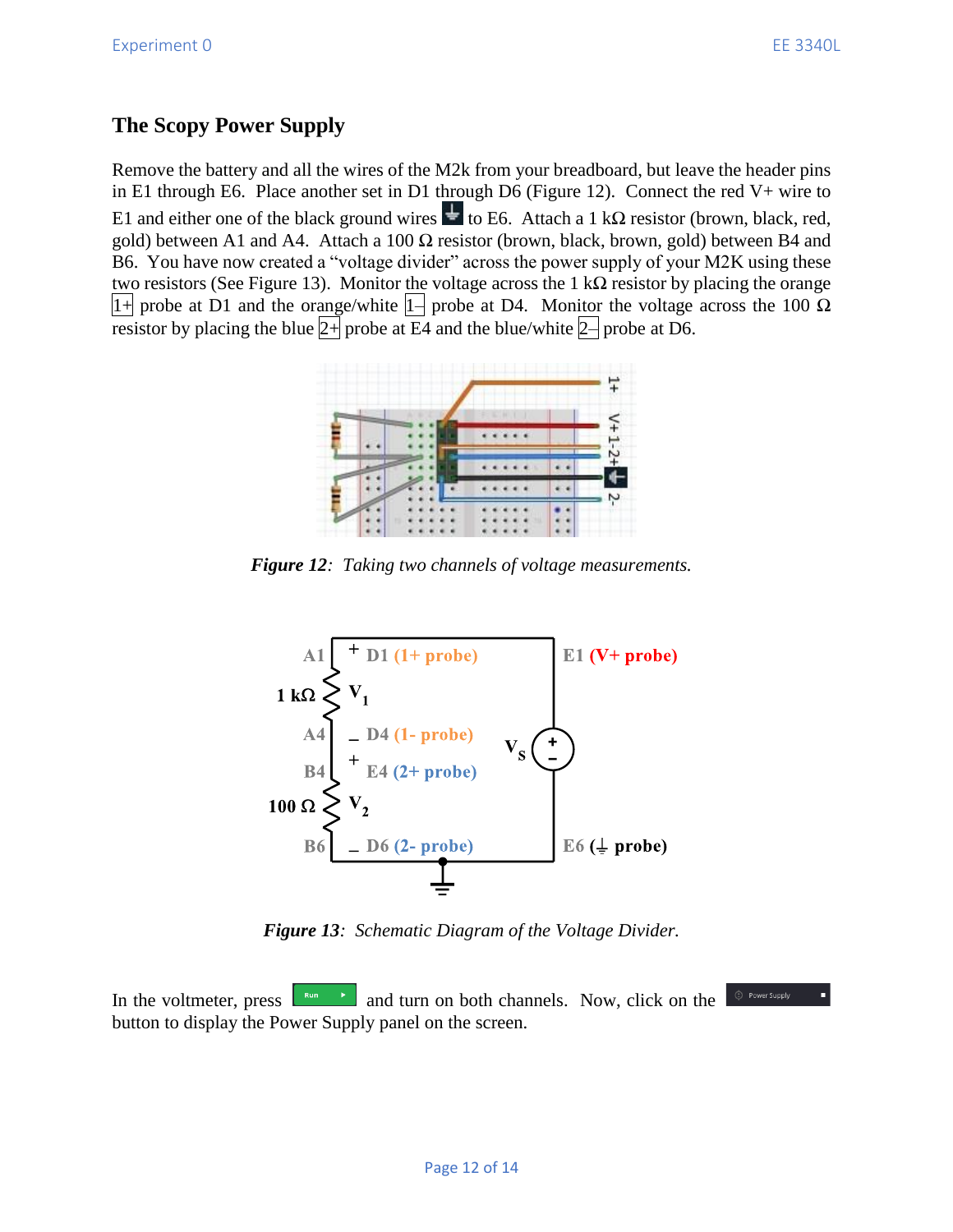

*Figure 14: The Scopy Power Supply.*

Enable Channel 1 with a 5 V DC signal. The green  $\begin{bmatrix} \text{finite} \\ \text{finite} \end{bmatrix}$  button will change to a red Disable **button** when the power supply is active.

**Question 6**: Return to the voltmeter and record the measurements from both channels.

**Question 7:** Verify that the sum of the two voltages is equal to the voltage supplied.

**Question 8**: Using Ohm's Law, verify using Ohm's law that both (series) resistors carry the same current.

**Question 9**: Calculate theoretical results for Questions 6-8 (See Figure 13 and the Preliminary Theoretical Analysis). Do your measurements match the theoretical expectation? If not, why not?